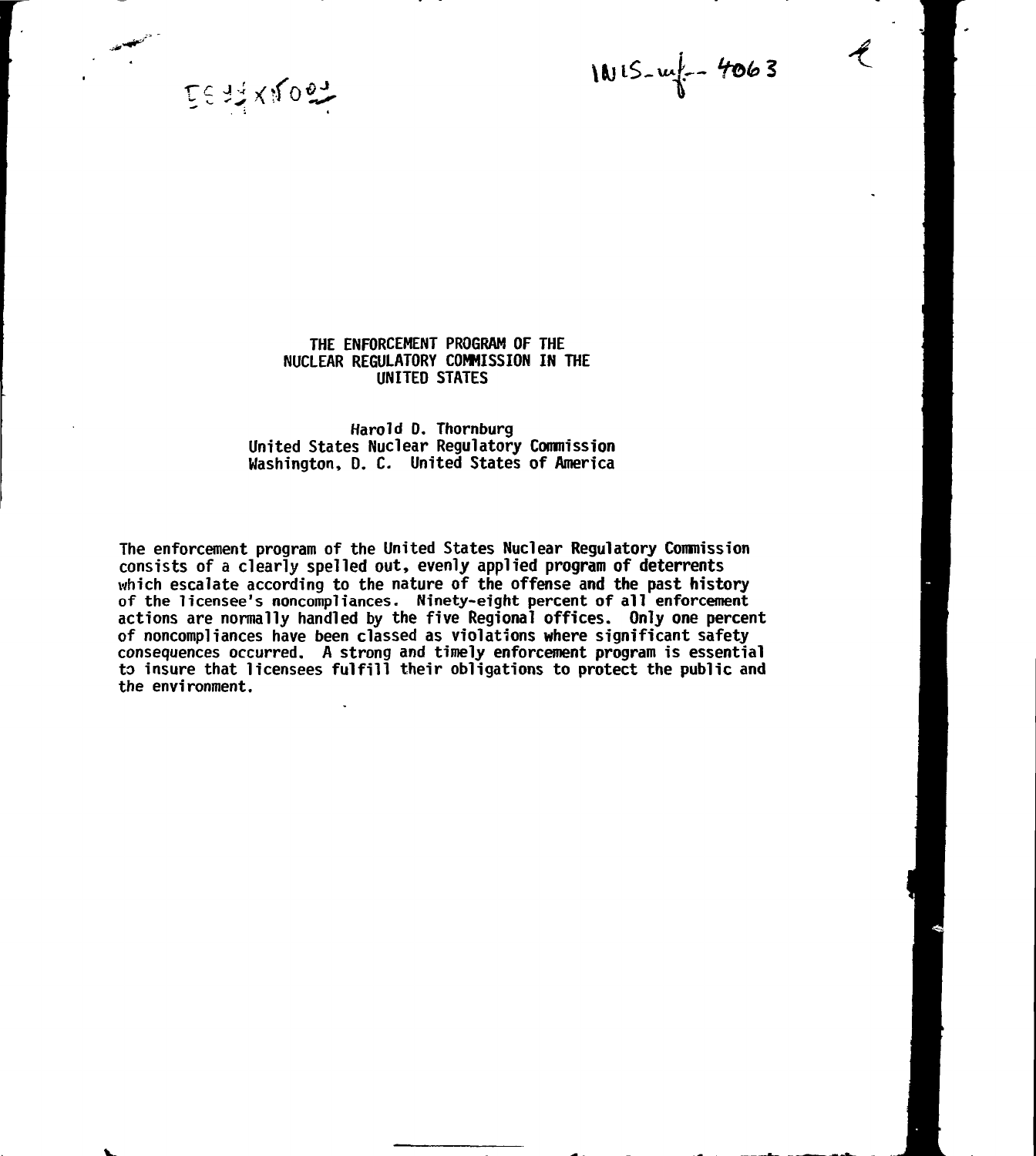**The NRC enforcement effort consists of a clearly spelled out, evenly applied program of deterrents which escalate according to the nature of the offense and the past history of noncompliance. A comprehensive statement of this enforcement policy was distributed to all NRC licensees on December 31, 1974 and to all new licensees since then.**

**From an enforcement standpoint, each itm examined during an inspection or an investigation falls into one of four categories (Figure 1) : (1} it is acceptable-, (2) it does not comply with Commission rules and regulations or specific license conditions; (3) it deviates from a licensee commitment which is not a regulatory requirement; or (4) more information is needed to determine that the finding lies in one of the other three categories. Furthermore, each item of noncompliance is categorized to express its relative significance.**

**Since the NRC places great emphasis on the licensee's program to identify items which need to be corrected, enforcement action is usually not taken for noncompliance items which are identified by a licensee's internal audit program — providing the licensee adequately corrects the problem.**

**NRC attaches considerable significance to noncompliance items which we directly identify. In view of the requirements for multiple levels of inspection and audit under a licensee's quality assurance program, NRC identification of a noncompliance item carries with it broader implications regarding the effectiveness of the licensee's quality assurance program. For this reason, we require the licensee not only to correct the particular problem identified, but also to correct the deficiencies in the quality assurance program which allowed this situation to exist.**

**The U.S. NRC enforcement program can be illustrated by briefly following the sequence of events that usually take place within the inspectionenforcement process. First, an inspection is made by the inspector. The results of the inspection are discussed with licensee representatives at an exit interview on the last day of the inspection. The results of the inspection are also documented through a formal report that is sent to the licensee within twenty days after the inspection. The findings of the inspection fall into one of the four categories shown on Figure 1. Any unresolved items must eventually fall into either the acceptable or nonacceptable categories upon receipt of additional information.**

**If a noncompliance is found, it must be classified into one of the three levels of severity illustrated on Figure 2. Briefly, these classifications are:**

- **Violations Items where significant safety consequences occurred or could have occurred because of the noncompliance.**
- **Infractions Items where significant safety consequences could have occurred but where safety margins (of protective systems) still existed.**

**Deficiencies - Items that do not have direct safety significance.**

A Notice of Violation in the form of a letter is sent to the licensee with **the inspection report. The licensee must respond within a given time frame,**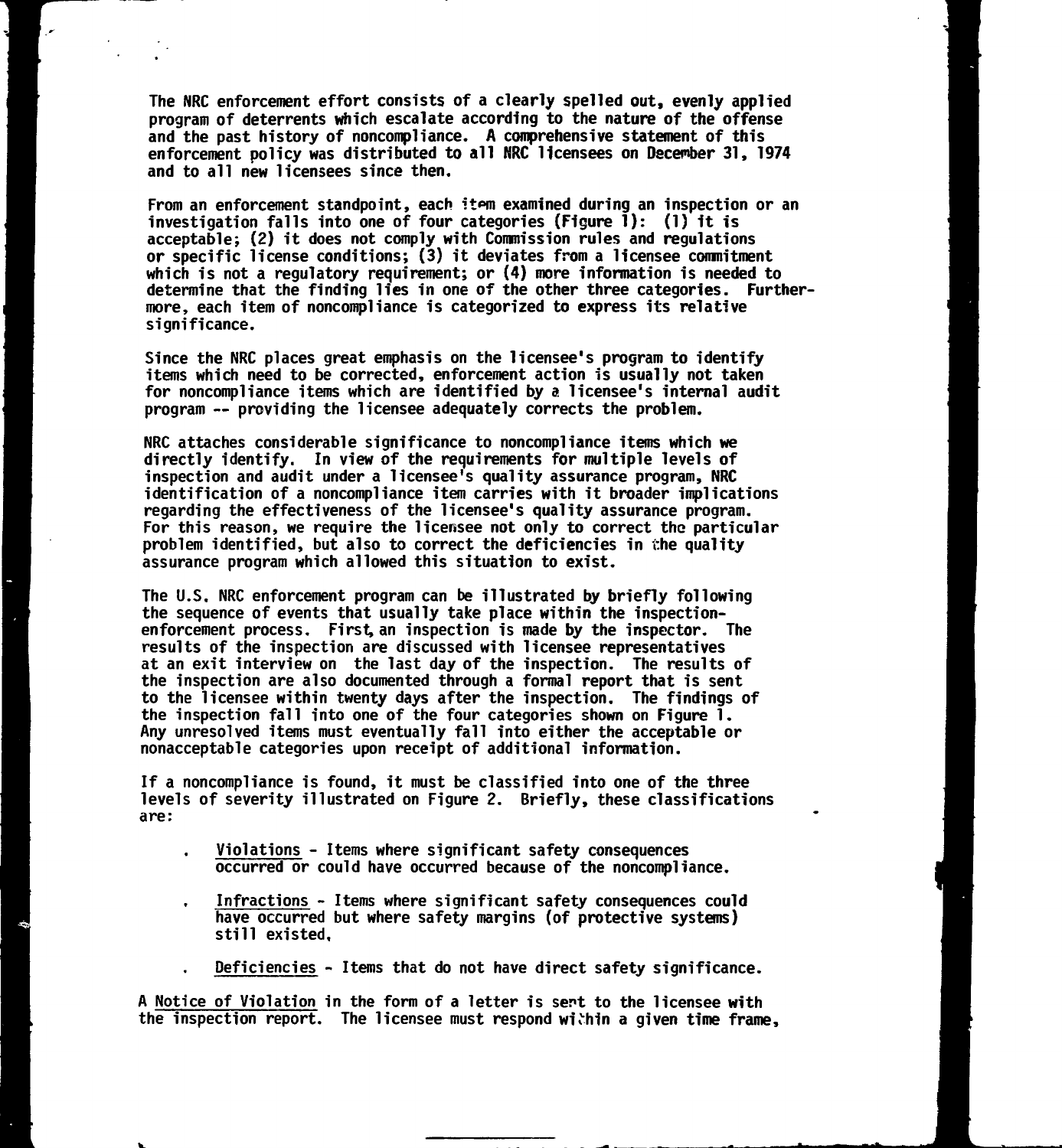**usually twenty days. The response, which is sent to the five NRC Regional Offices, must indicate (T) how the licensee intends to correct that item of noncompliance; (2) when corrective action will be taken; and (3) how the licensee intends to prevent similar occurrences in the future. The Regional Office reviews this response and either approves or disapproves the proposed licensee actions, disapproval requires that the licensee respond to the Region's objectives}. In addition, the licensee's plans and actions for correction are reviewed at subsequent inspections to insure that corrective action has, in fact, taken place.**

**For serious items of noncompliance (usually violations or a combination of infractions over a period of time), the enforcement sanctions are escalated. These escalations are usually preceded by additional inspections or investigations that probe more deeply into the licensee's management processes. An Enforcement Conference or management meeting may be the next step. This is a meeting of the senior staff of the Region usually including the Regional Director and the senior management of the utility. The President of the utility often attends this meeting. At the meeting the particular problems are discussed but the overall management of the facility is also examined. The licensee usually proposes actions to correct the problems. These actions are then summarized in an Immediate Action Letter from the NRC Region to the licensee. These actions become commitments that are subject to future inspection review.**

**Commitments can also result from other situations, such as a new Regulatory Guide or a Bulletin. In such cases if the licensee fails to comply with his commitments he can be cited during an inspection for a Deviation.- The licensee must respond to a Deviation citation in a fashion similar to a citation for noncompliance.**

**The steps discussed above usually are taken by a Regional Office. In most cases these enforcement measures are sufficient to bring about corrective action by the licensee. Continued failure to fulfill commitments or correct items of noncompliance can lead to escalated sanctions such as Civil Penalties or Orders. These higher sanctions require the involvement of the Headquarters of the Office of Inspection and Enforcement, as well as other NRC offices.**

**As shown on Figure 3, Orders cover a number of categories: Show Cause; Cease and Desist; license suspension; license modification; revocation of a license; denial of license renewal, and rescinding of previous orders. Orders are the most serious sanction available to NRC and obviously can affect the licensee's operation significantly.**

Due to their significance, these higher sanctions require a thorough adminis**trative/legal process. Figure 4 illustrates this process for the imposition of a Civil Penalty. The process starts when the Region recommends that a Civil Penalty be issued. The inspection or investigation findings are reviewed by IE Headquarters staff. If the Headquarters concurs in the Civil Penalty, a Notice of Violation is sent to the licensee with the proposed Civil Penalty before the letter is sent. The licensee is informed by telephone and the Commission is informed five days prior to the issuance. A public announcement is made two days after the letter 1s sent to the licensee. The licensee has 20 days to respond from the date of receipt.**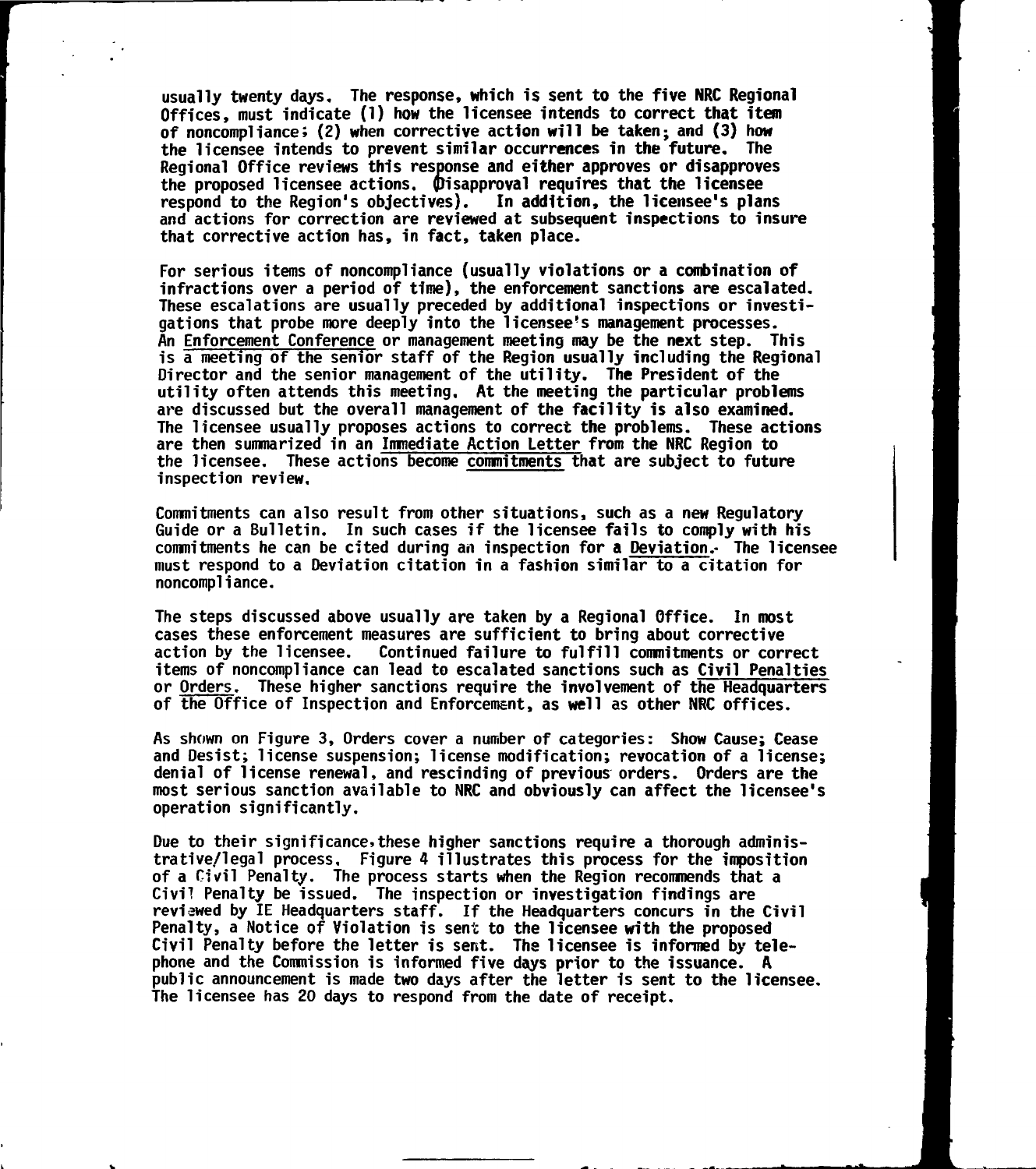**Depending on the licensee response, the Civil Penalty can be dismissed. If the civil penalty is not dismissed, the process continues by the issuance of the Order to impose a Civil Penalty, The licensee may pay the penalty without the issuance of the Order. In this case the process terminates. Once the Order is issued,the licensee has 20 days to pay the penalty or request a hearing. The Commission is informed when the Order is issued. If the licensee does not respond to the Order, the matter is referred to the Department of Justice for collection. The Department of Justice has the authority to mitigate or remit the penalty depending on his interaction with the licensee.**

**Should the licensee request a hearing, a Notice of Hearing is drafted with the concurrence of the Executive Legal Director (ELD). The Hearing Notice is signed by the Commission. The Hearing can result in dismissal, mitigation, imposition, or remission of the penalties. The licensee can appeal the Hearing Board's decision. The case is then referred to the Appeal Board for a final Commission ruling. The licensee always has the right to seek redress in the Civil Courts.**

**No Orders imposed by the NRC has gone to hearing so far, although there are three cases pending that may require hearings. With regard to actual enforcement experience, NRC has about 11,000 licensees. Five percent of these are reactor licensees. During the past year 6,000 inspections were conducted with approximately fifty percent devoted to reactors. Forty percent of these inspections found items of noncompliance. Of the noncompliances, only one percent were Violations, sixty percent were Infractions and the balance were Deficiencies,**

**When noncompliances were found in the inspections, ninety-eight percent of the enforcement actions were completed by the Regional offices. The two percent referred to Headquarters, usually resulted in the higher sanctions discussed above, In 1977, actions taken by Headquarters included 27 Notices of Violation, 25 Civil Penalties, and Orders to five different licensees. Six different utilities received Civil Penalties for items ranging from exceeding release limits to an unplanned criticality. No Orders were issued to utilities during 1977.**

**In summary, our experience indicates that compliance by NRC licensees is generally good. In those cases where enforcement action is necessary, our system has assured that the situation was corrected.**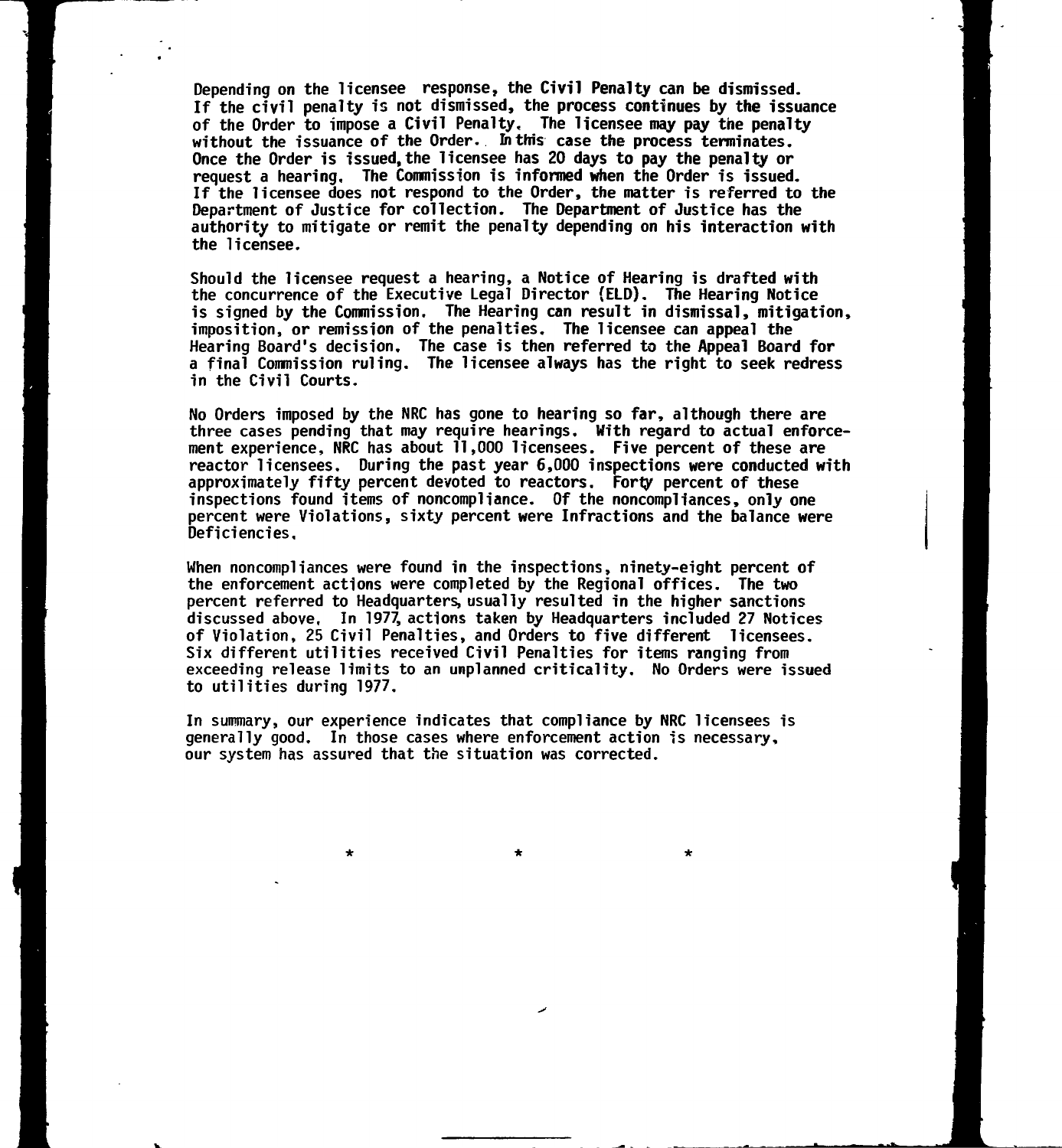

 $\mathcal{L}_1$ 

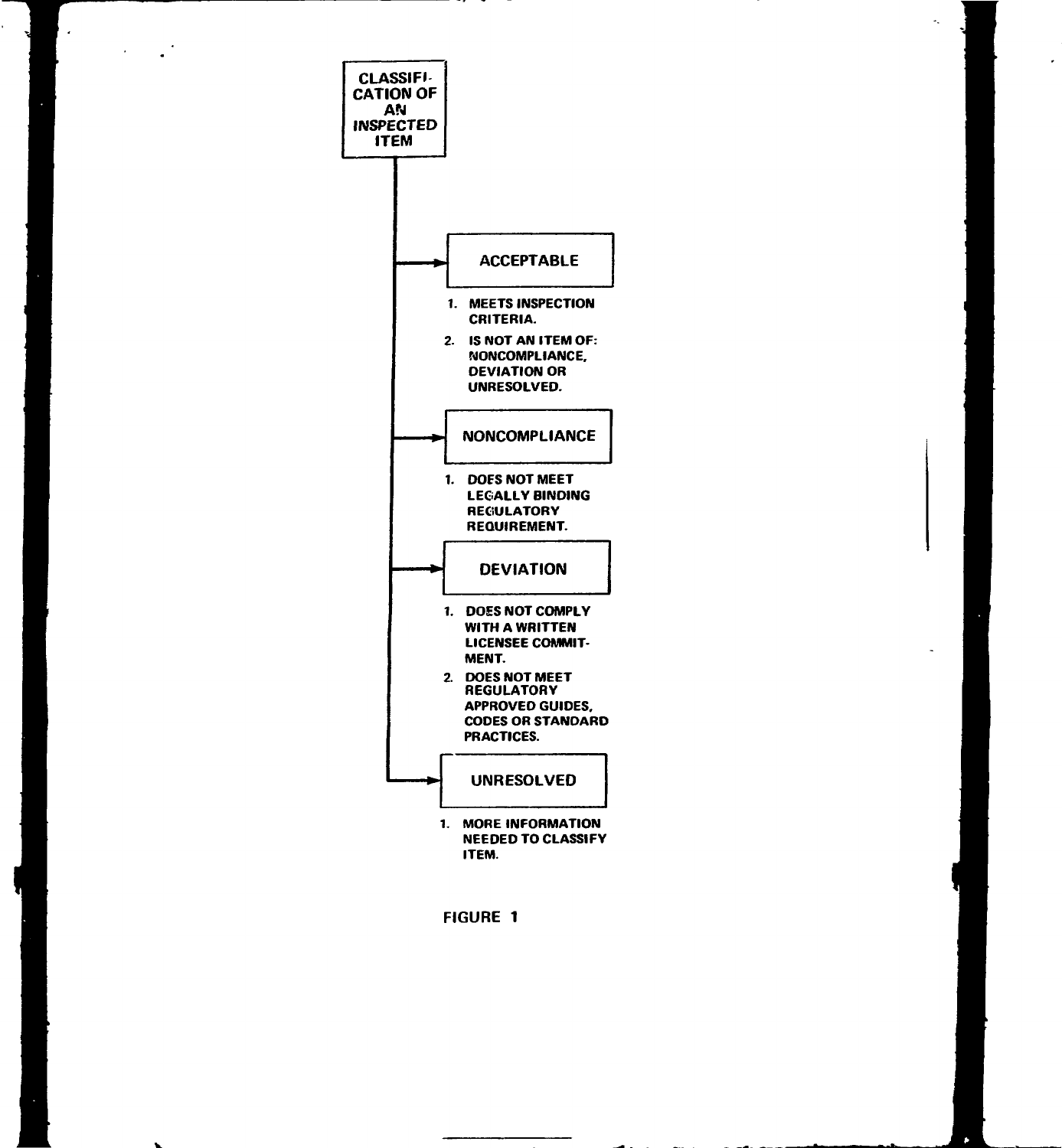

 $\bullet$ 

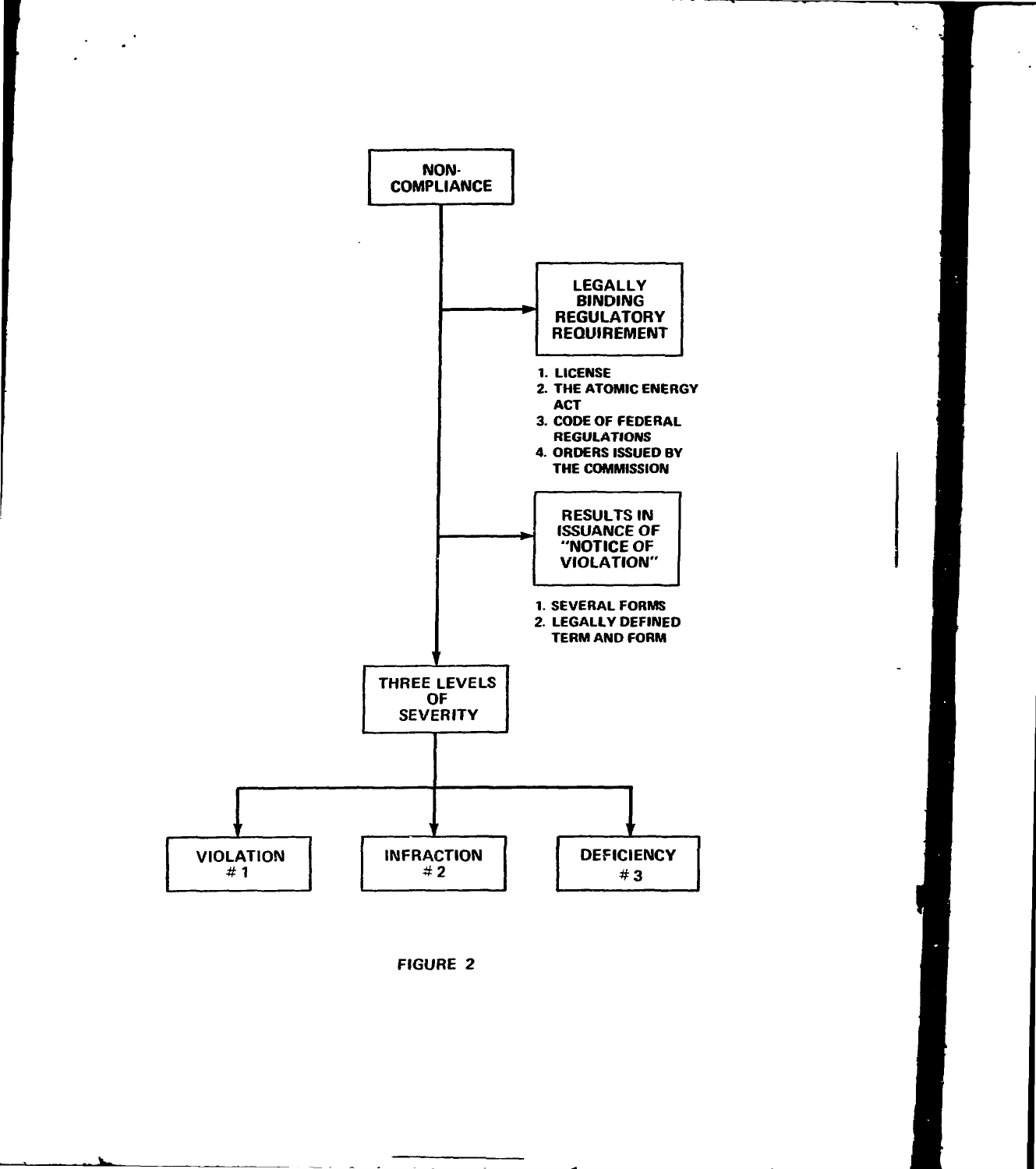